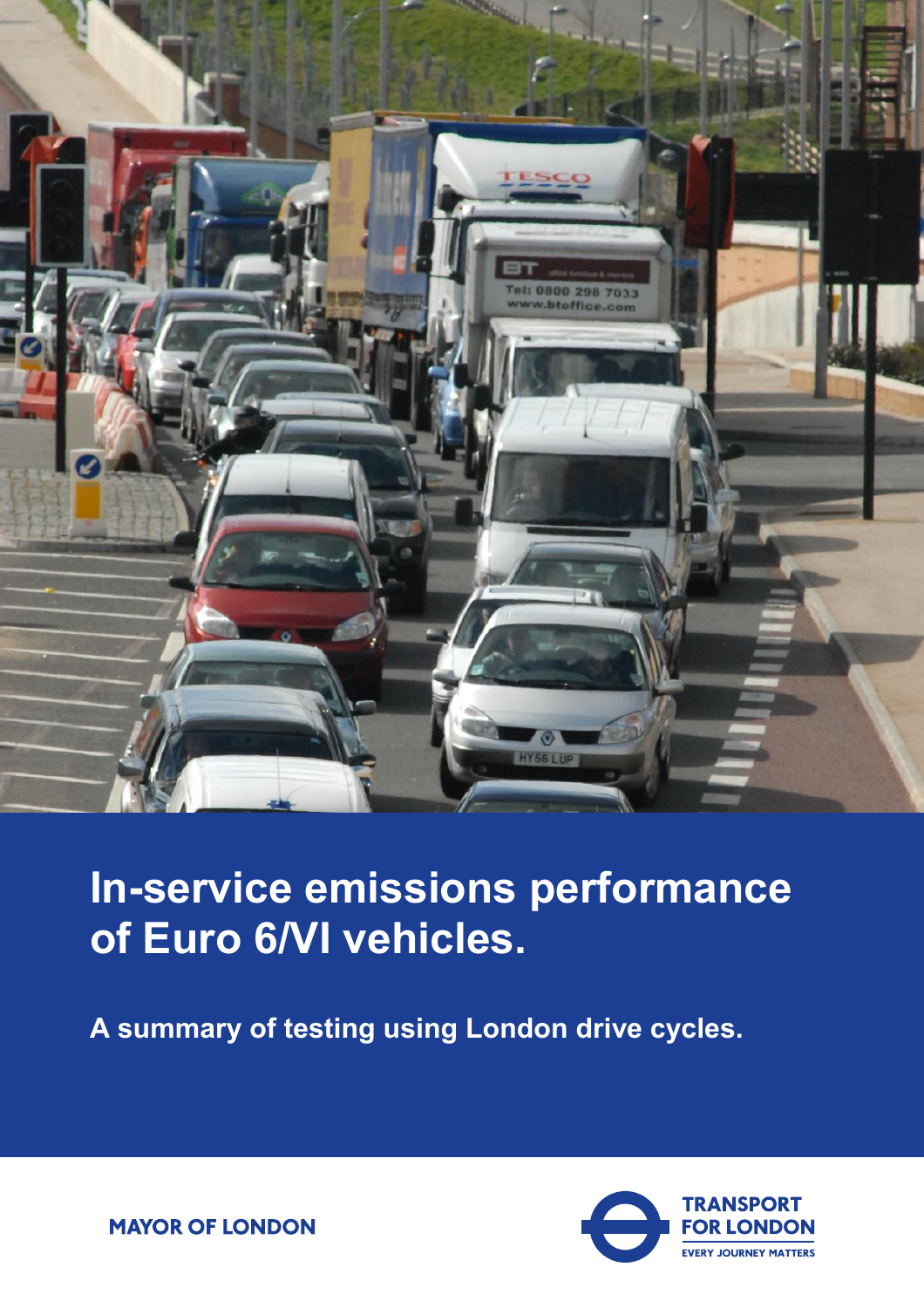# **Contents**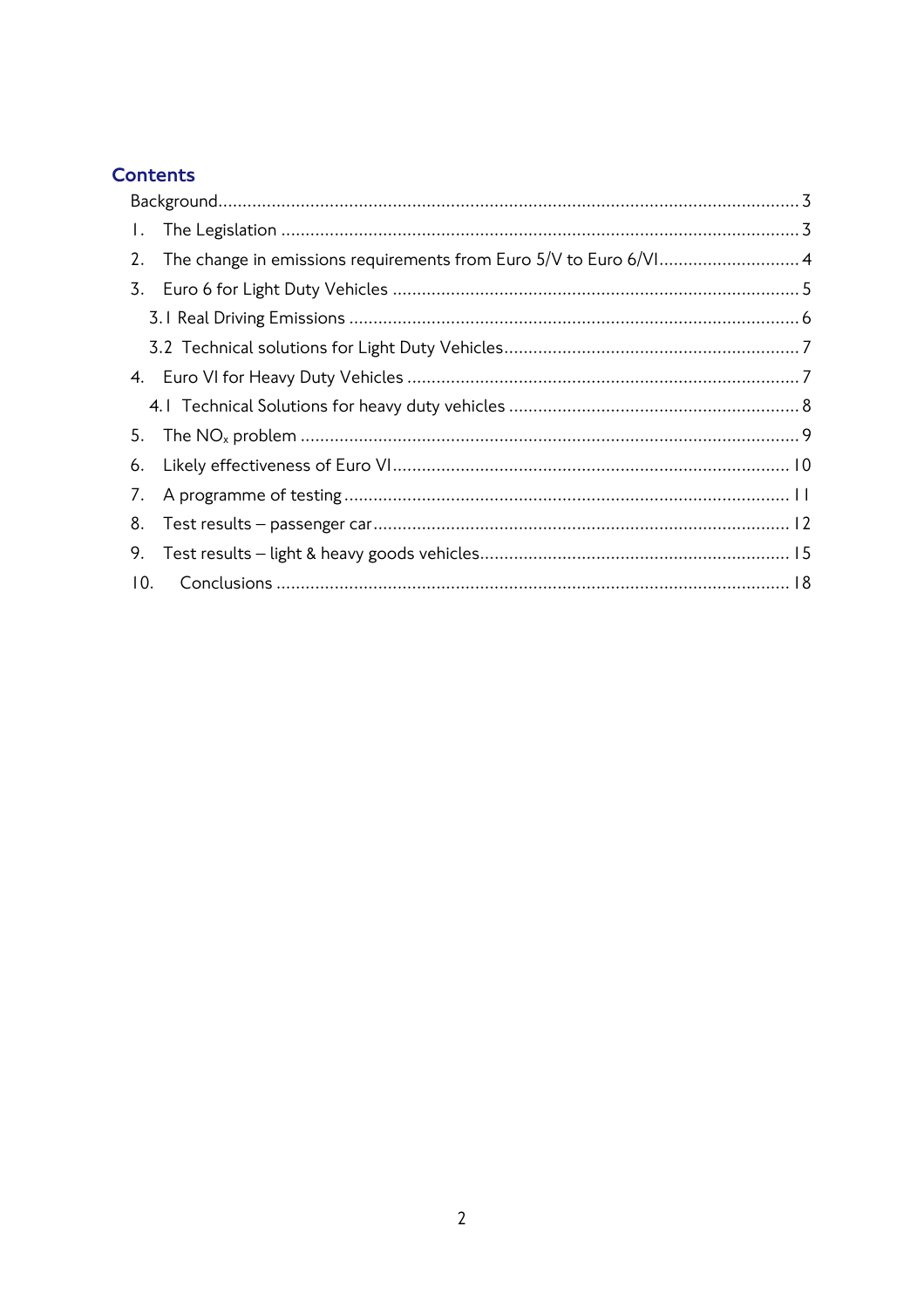# <span id="page-2-0"></span>**Background**

In Europe, all new vehicles must go through a process of type-approval to ensure that they conform to common standards. Part of this process includes standards for the control of emissions from the vehicle. The Euro 1 standard for light duty vehicles, and heavy duty engines, became mandatory for new vehicles in 1993. Since then a series of progressively tighter Euro emissions standards have required vehicle manufacturers to incorporate new technology to control exhaust emissions from road vehicles.

This paper firstly considers the legislative and technical background to the more recent Euro emissions standards. It then summarises initial results from a programme of TfL testing of the newest (Euro 6) vehicles. These tests show that, under London driving conditions, emissions of the key pollutant,  $NO<sub>x</sub>$  are reduced from those of vehicles certified to Euro  $4/5$ in broad proportion to the reductions expected on examination of the COPERT 4 emissions functions. This is important because the COPERT 4 functions are designed to represent 'real' driving conditions and are widely accepted for emissions modelling purposes.

# <span id="page-2-1"></span>1. The Legislation

Originally founded in EC directive 70/220/EEC, subsequently replaced by directive 717/2007 for Light Duty vehicles (cars and vans) and 88/77/EEC, later replaced by 05/55/EC for Heavy Duty vehicles (HGVs and buses - HDVs), the Euro standards are a range of successively tightening emissions limits for petrol, gas and diesel engines. Compliance with these emissions limits must be demonstrated as part of the European type-approval process for new vehicles and road vehicle engines. There are also 'durability' requirements to demonstrate continued in-service compliance.

Light Duty vehicles (cars and vans) are subject to whole-vehicle emissions testing, whilst Heavy Duty engines are emissions tested and approved using an engine dynamometer 'bench' test. The limit values are different for each vehicle type, and to indicate which is being discussed, there is a convention that suggests that Euro 6 refers to cars and vans (whole vehicle emission testing), whilst Euro VI refers to Heavy Duty Vehicles (HDVs) and buses (engine only emissions testing).

In each case, the Euro standards set out emissions limits for type approval testing that control four 'legislated' emissions, carbon monoxide (CO), hydrocarbons (HC), oxides of nitrogen (NOx) and particulate matter (PM). The use of 'bench' testing for Heavy Duty engines, with emissions measured in grammes per kilowatt-hour (g/KWh) mean that the type approval levels cannot readily be compared with on-highway emissions measurements.

The latest iteration of these standards, Euro VI, has been mandatory for all new heavy duty engines for HDVs and buses since January 2014 , whilst Euro 6 will be mandatory from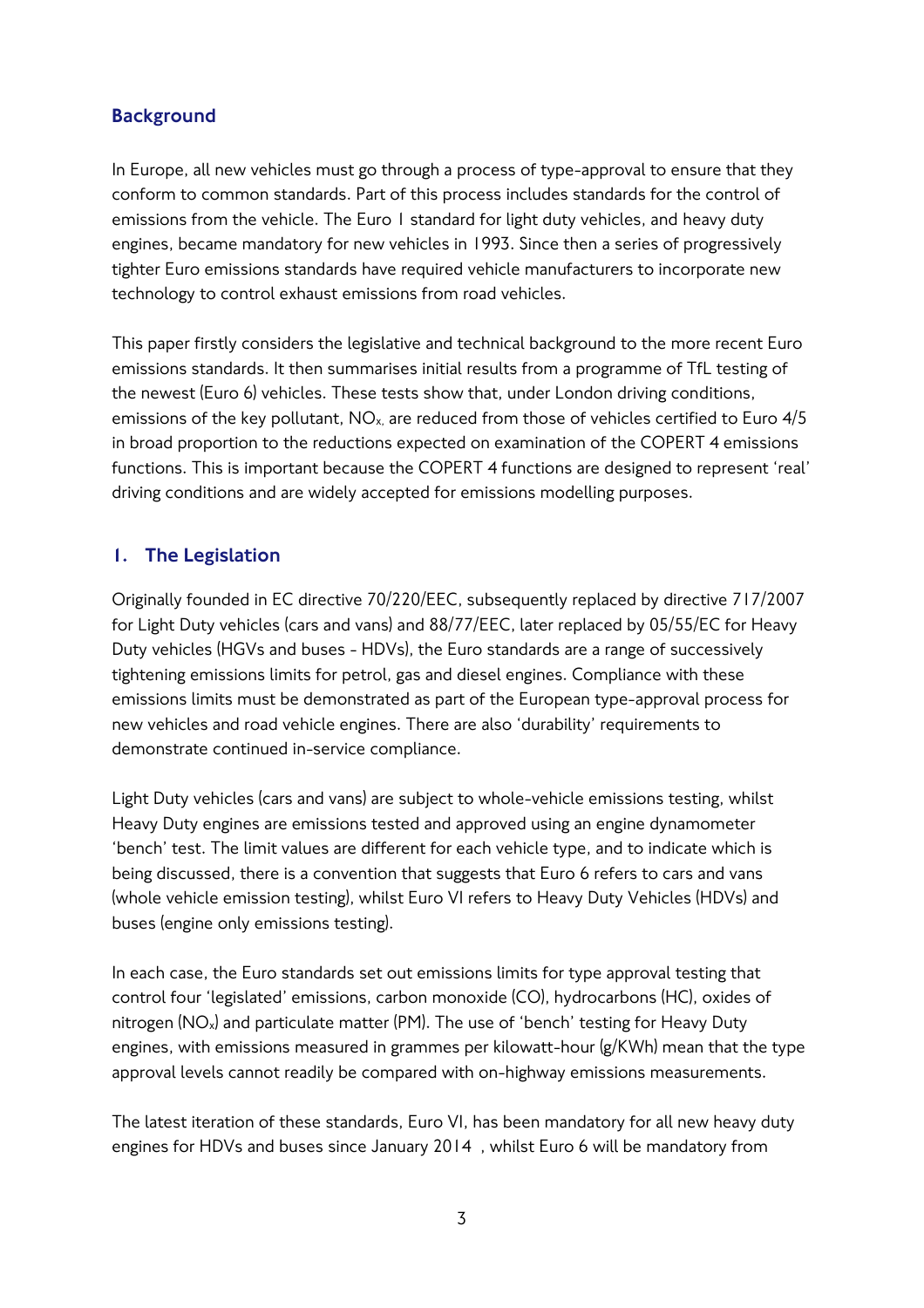September 2015 for cars and light vans, and September 2016 for larger vans up to 3500 kg gross vehicle weight.

Euro standards for motorcycles, mopeds, tricycles and quadricycles (collectively category L vehicles) were instigated later than for larger vehicles. The current standard, being Euro 3, has a NOx limit of 0.15 g/km, which is the same value as a Euro 3 passenger car. Euro 4 for category L vehicles comes into force in 2017.

# <span id="page-3-0"></span>2. The change in emissions requirements from Euro 5/V to Euro 6/VI

The Euro 6 standard for emissions from light duty cars and vans was defined in UN ECE Regulation 715/2007. The main change is a reduction in the limit for NOx from diesel engines of 55 percent. For diesel cars at Euro 6, the NOx limit reduces from 0.18g/km to 0.08g/km, whilst the other legislated emissions remain unchanged from the previous standard, which was Euro 5b. Euro 5b has been mandatory for new cars since January 2013 and introduced a particle number limit for diesel engines, the first time that a count of particles, rather than a total mass, has been regulated.

Euro 6 petrol engine emissions limits are unchanged from Euro 5, except for the introduction of a particle number limit, in line with that of diesel engines. Passenger cars sold after September 2015 must conform to this limit, although early versions are available sooner. These early examples are approved over the existing New European Drive Cycle (NEDC), but in 2017, a new World Light-duty Test Procedure (WLTP) will be introduced along with a requirement to verify the emissions performance in on-highway driving, known as Real Driving Emissions (RDE). Details of the WLTP and RDE are yet to be finalised by the Commission and interested parties. For larger vans (N1 class 2 and N1 class 3), the diesel engine NOx limit is similarly decreased by 55 percent.

European Regulation UN ECE 595/2009 , introduces the Euro VI standard for heavy duty diesel engines. It reduces the limit for NOx emissions by 77 percent, whilst continuing to set demanding limits for control of particulates and other gases. In addition, the test protocol has been changed to broaden the range of speed/load conditions over which the engine must meet the emissions limits.

Additionally, for Heavy Duty diesel engines, an ammonia (NH3) concentration limit of 10 ppm applies to diesel (WHSC + WHTC) and gas (WHTC) engines. This has been introduced to control ammonia slip from Selective Catalytic Reduction systems used to control NOx emissions. A further proposed measure to limit the  $NO<sub>2</sub>$  component of  $NOx$  emissions (known as primary  $NO<sub>2</sub>$ ) may be defined at a later stage.

Some Euro VI provisions, including an extended on-board diagnosis (OBD) and certain testing requirements are to be phased-in by 2016 for new types and 2017 for all new vehicles, although this is yet to be confirmed by the European Commission.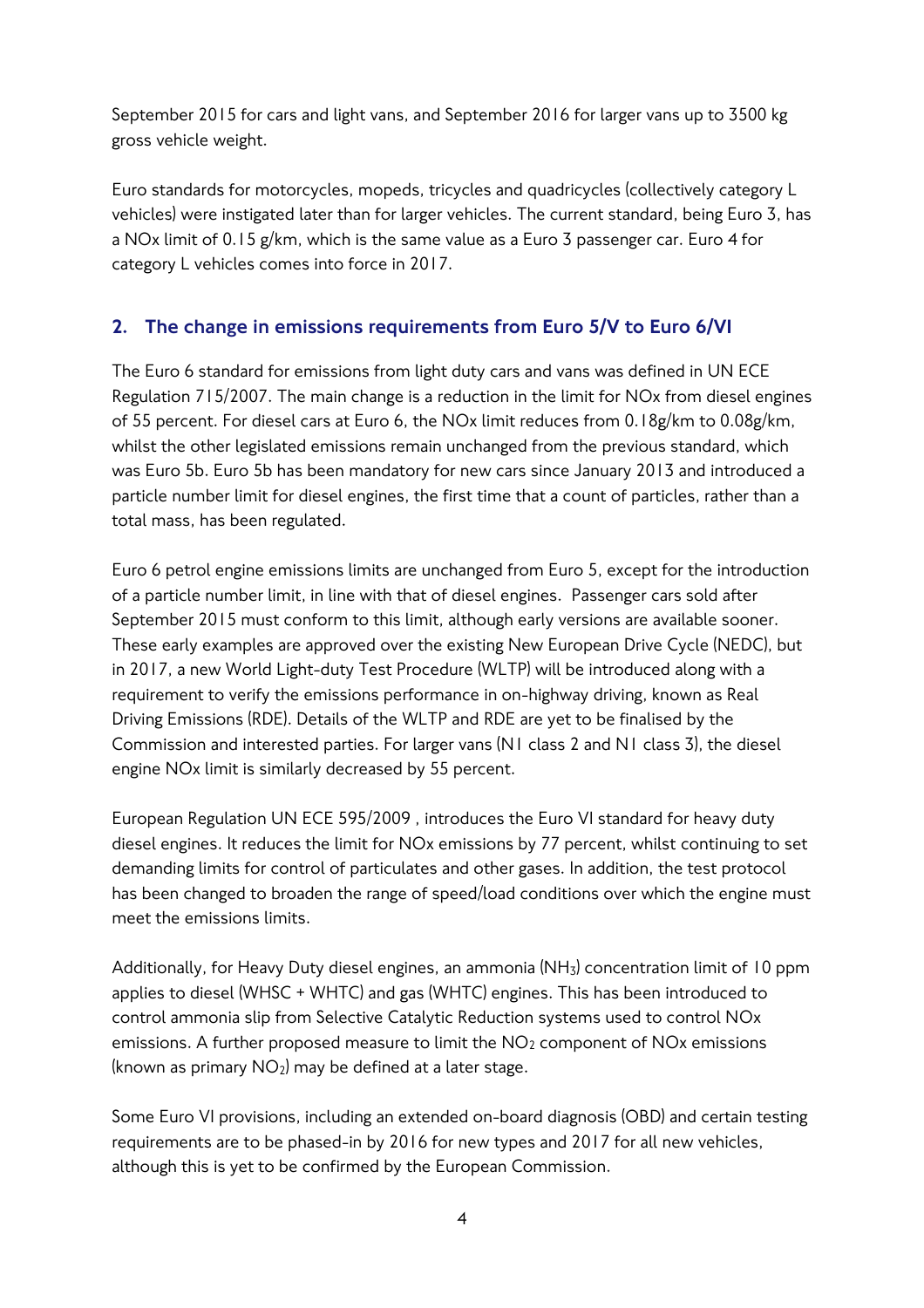#### <span id="page-4-0"></span>3. Euro 6 for Light Duty Vehicles

Emissions are currently tested over the New European Drive Cycle (NEDC) chassis dynamometer procedure. The whole vehicle is tested and all emissions are expressed in g/km. Much has been written (including in the popular press) about the extent to which the NEDC fails to represent the real-world driving characteristics of light-duty cars and vans<sup>i</sup>. This has led to, inter alia, a discrepancy between published fuel consumption (and CO<sub>2</sub> emissions) for new cars and their in-service performance. Figure 1 below shows the generic nature of the existing New European Drive Cycle.



#### Figure 1 New European Drive Cycle (NEDC).

In comparison, the new World-Harmonised Light-duty Test Cycle (WLTC) is shown below. In fact there are three cycles for cars and light vans. The appropriate cycle is chosen according to the power-to-weight ratio of the vehicle. The example below is for class 3, the highest power-to-weight ratio group. The test is 30 percent longer in duration and more transient in nature than the NEDC. The test average speed is 46.5 km/h. (NEDC = 40.65 km/h). This new suite of light duty test cycles should better represent real driving conditions. The new WLTC is expected to be introduced in 2017.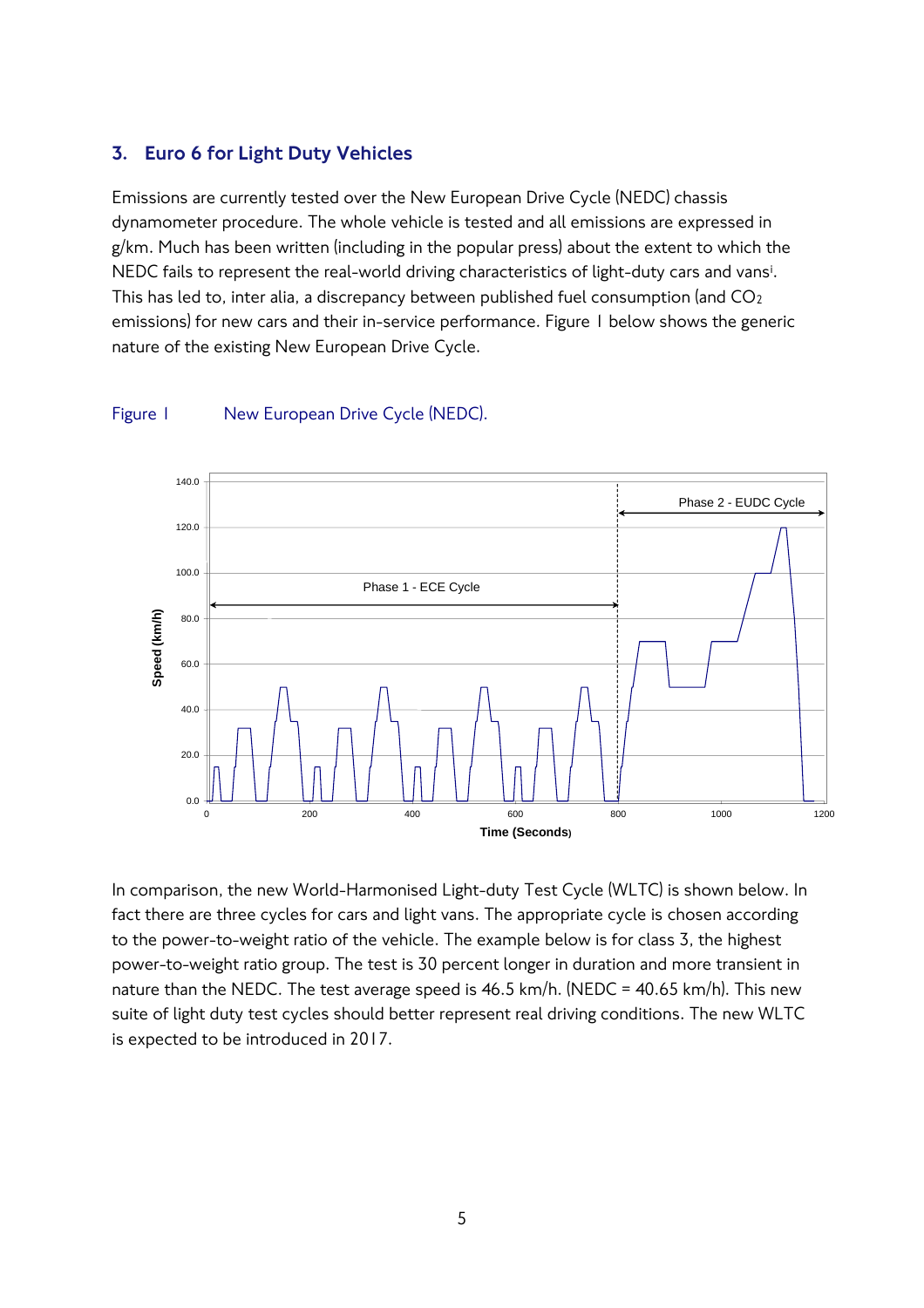

# Figure 2 World Light-Duty Test Cycle (WLTC).

#### <span id="page-5-0"></span>3.1 Real Driving Emissions

A further requirement for Euro 6 is for manufacturers to verify the emissions performance of their vehicles in on-highway driving, using portable emissions measurement equipment (PEMS). This process is known as Real Driving Emissions (RDE). It is not possible for a vehicle to meet the Euro 6 type approval emissions limits under all driving conditions that may be encountered, since the duty cycle that the vehicle is operated over may be more demanding than the test cycles. Therefore a 'conformity factor' must be agreed by all parties and applied to the on-highway measurements. This would take the form of a multiplication factor. If, for example, the conformity factor were set at 1.5, then the measured on-highway emissions would be allowed to be up to 1.5 times the type approval limit value. At the time of writing, there is no agreement between motor manufacturers and the European Commission on the appropriate level for this conformity factor for Euro 6/VI, nor the date of implementation.

There are certain other detail matters to be agreed regarding RDE. These include the test protocol with regard to altitude and extremes of temperature.

The proposed implementation dates for RDE for light duty vehicles are 2016 for new types and 2017 for existing model ranges, at which time data will be collected to inform the 'conformity factor' debate. It is proposed that vehicle types already type approved at Euro 6 will have to demonstrate compliance with the RDE requirements by 2018. However, since these dates are yet to be agreed between motor manufacturers and the European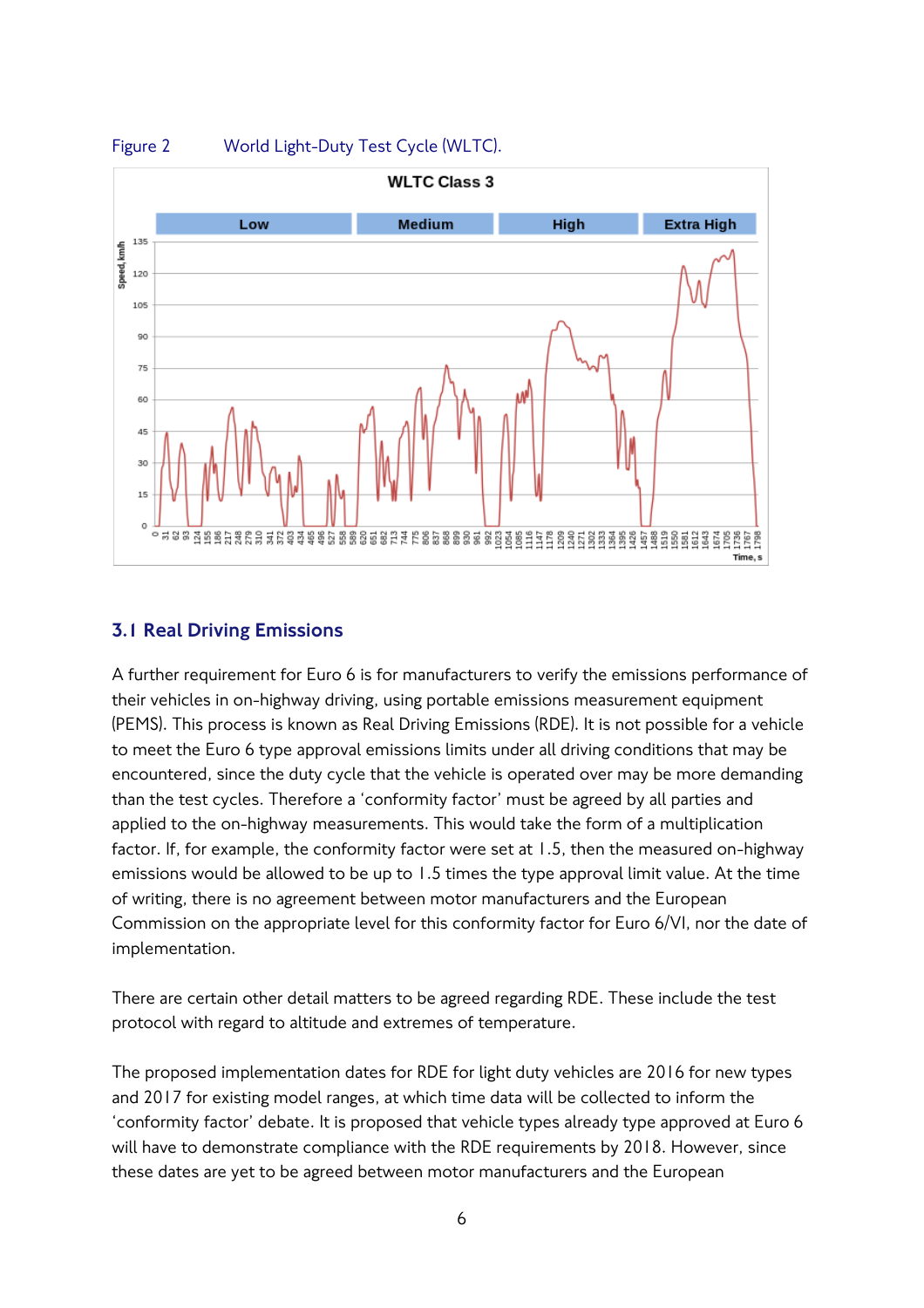Commission any further delay will reduce the efficacy of Euro 6 as a number of vehicles may require some recalibration to meet RDE. Table 1 sets out the implementation dates for Euro  $6/VI$ .

| Standard | Test protocol              | New<br>heavy<br>duty<br>engines | All heavy<br>duty<br>engines | new cars<br>& car<br>derived<br>vans | All cars &<br>car<br>derived<br>vans | <b>New</b><br>larger<br>vans up<br>to 3500kg<br>gvw | All larger<br>vans up<br>to 3500kg<br>gvw |
|----------|----------------------------|---------------------------------|------------------------------|--------------------------------------|--------------------------------------|-----------------------------------------------------|-------------------------------------------|
| Euro VI  | On-highway<br>verification | $Jan-13$                        | $Jan-14$                     |                                      |                                      |                                                     |                                           |
| Euro 6a  | NEDC test cycle            |                                 |                              | $Sep-14$                             | $Sep-15$                             | $Sep-15$                                            | $Sep-16$                                  |
| Euro 6 b | WLTP test cycle            |                                 |                              | 2016                                 | 2017                                 | 2016                                                | 2017                                      |
| Euro 6c  | RDE verification           |                                 |                              | provisionally<br>2017                | provisionally<br>2018                | provisionally<br>2017                               | provisionally<br>2018                     |

#### Table 1 Euro 6/VI implementation dates.

#### <span id="page-6-0"></span>3.2 Technical solutions for Light Duty Vehicles

Euro 5 for light duty diesel vehicles required an 80 percent reduction in particulate matter, to 0.005g/km (from Euro 4). This effectively mandated diesel particulate filters on new cars and vans. At the same time NOx emissions limits were reduced by 28 percent. For Euro 6, the particulate limit stays the same, but NOx is further reduced by 65 per cent. Achieving such a reduction will require sophisticated after-treatment, such as advanced exhaust gas recirculation (EGR), Lean NOx Traps (LNT) or, selective catalytic reduction (SCR), to reduce NOx levels. Use of SCR has the advantage that diesel engine manufacturers can use levels of fuel injection timing that will actually increase "'engine-out' NOx, thus improving power and fuel consumption, in the knowledge that the SCR system can be calibrated to reduce the NOx to allowable levels.

For Euro 6 light duty petrol engines, the emission limits are unchanged from those at Euro 5, so current three-way catalyst technology will continue to be the norm. However, some recalibration may be necessary for the forthcoming Worldwide Harmonized Light Vehicles Test Procedure (WLTP).

# <span id="page-6-1"></span>4. Euro VI for Heavy Duty Vehicles

For Heavy Duty vehicles, the engine is tested in isolation as part of a "bench test". An approved engine may then be used in many different vehicle applications, which may lead to differing fuel consumption and emissions performance. The regulatory emission test cycles have evolved through a number of stages. With the advent of Euro VI, diesel engines are tested over the World Harmonised Stationary Cycle (WHSC) and the World Harmonised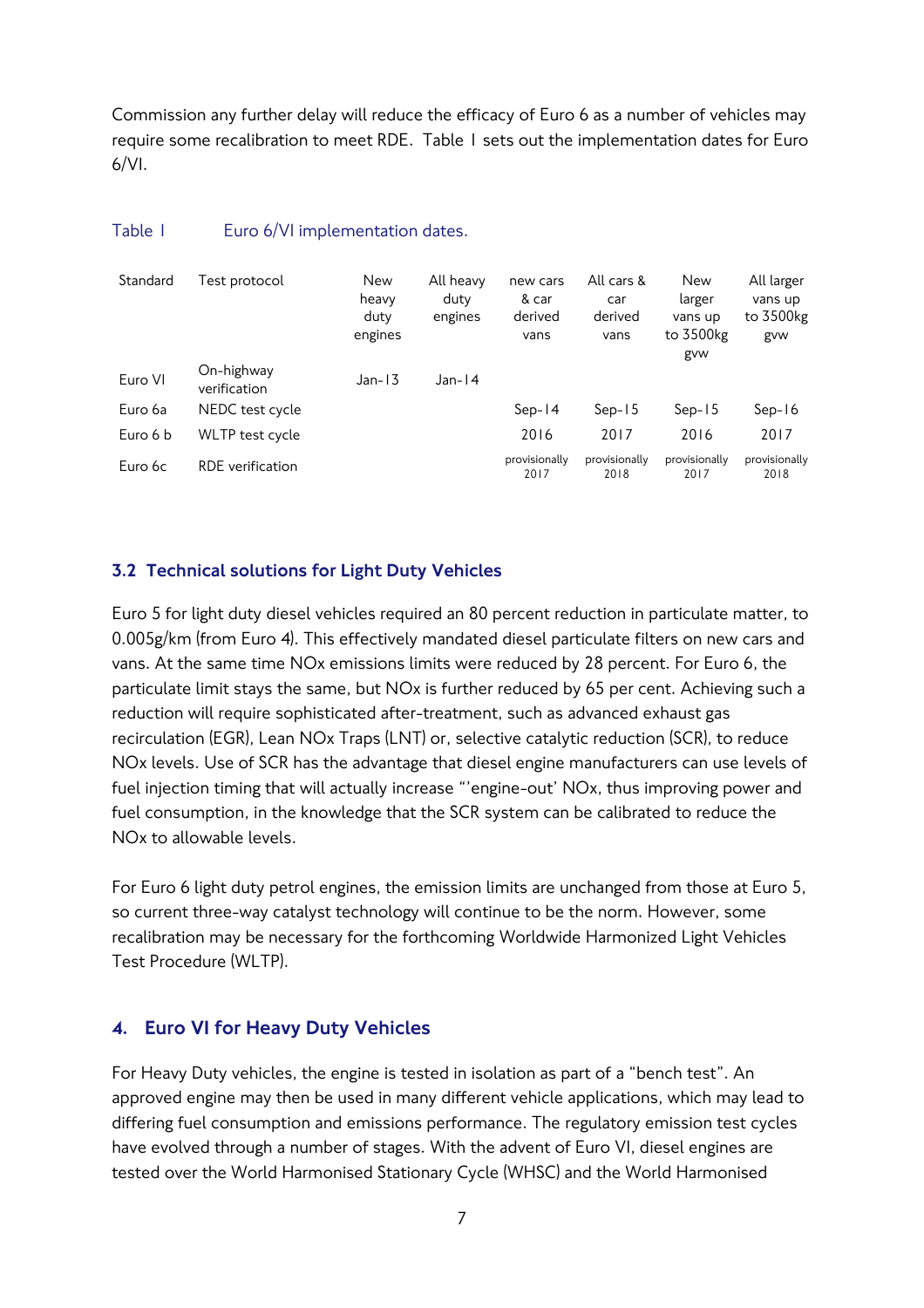Transient Cycle (WHTC) tests, while positive ignition (gas) engines are tested over the WHTC only. These new cycles are designed to overcome some of the problems experienced with earlier type-approvals whereby an engine passing the type-approval emissions requirements performed very differently in-service, according to the vehicle application.

One of the key changes is the introduction of off-cycle testing (OCE), as introduced by Euro VI regulations. OCE measurements, performed during the type approval testing, follow the NTE (not-to-exceed) limit approach. A control area is defined on the engine fuelling control map (there are two definitions, one for engines with a rated speed < 3000 rpm, and another for engines with a rated speed  $\geq 3000$  rpm). The control area is divided into a grid. The testing involves random selection of three grid cells and emissions measurement at 5 points per cell. This is a more exacting requirement than was set by the previous ETC and ESC and seeks to avoid the situation seen under previous emissions standards where off-cycle emissions could be higher than anticipated.

Euro VI regulations also introduced in-use testing requirements that involve field measurements using Portable Emissions Measurement Systems (PEMS). The testing is conducted over a mix of urban (0-50 km/h), rural (50-75 km/h) and motorway (> 75 km/h) conditions, with exact percentages of these conditions dependent on the vehicle category. The first of these in-use tests is conducted at the time of type approval emissions testing. Further tests are conducted as part of in-service conformity testing.

Effective from 2005 and 2006, manufacturers must also demonstrate that heavy-duty engines comply with the emission limit values over an extended operating lifespan dependent on the vehicle [category.](http://www.dieselnet.com/standards/eu/#vcat) These durability requirements have been extended for Euro VI, to 160,000km/5 years for vans and to 700,000km/7 years for the heaviest HGVs and buses. This requirement, a part of type approval, must demonstrate verification of the correct operation of the emission control devices during the normal life of the vehicle under normal conditions of use ("conformity of in-service vehicles properly maintained and used"). In practice, vehicles are recalled from service to undergo in-service conformity testing.

# <span id="page-7-0"></span>4.1 Technical Solutions for heavy duty vehicles

For heavy duty diesel engines NOx has been progressively reduced throughout the lifespan of the Euro standards and this continues at Euro VI. All engine manufacturers have utilised either EGR or SCR to comply at Euro V. For Euro VI, many use both systems in combination as the NOx limit is further reduced by 77 per cent on the transient test cycle. Meanwhile particulate mass limits are reduced by a further 60 per cent, which will necessitate the fitment of diesel particulate filters as well.

This level of after-treatment equipment will add to the cost, weight and complexity of the vehicle. For a premium tractor unit, the additional cost is rumoured to be as much as £10,000, whilst weight penalties may be in the region of eighty kilogrammes, when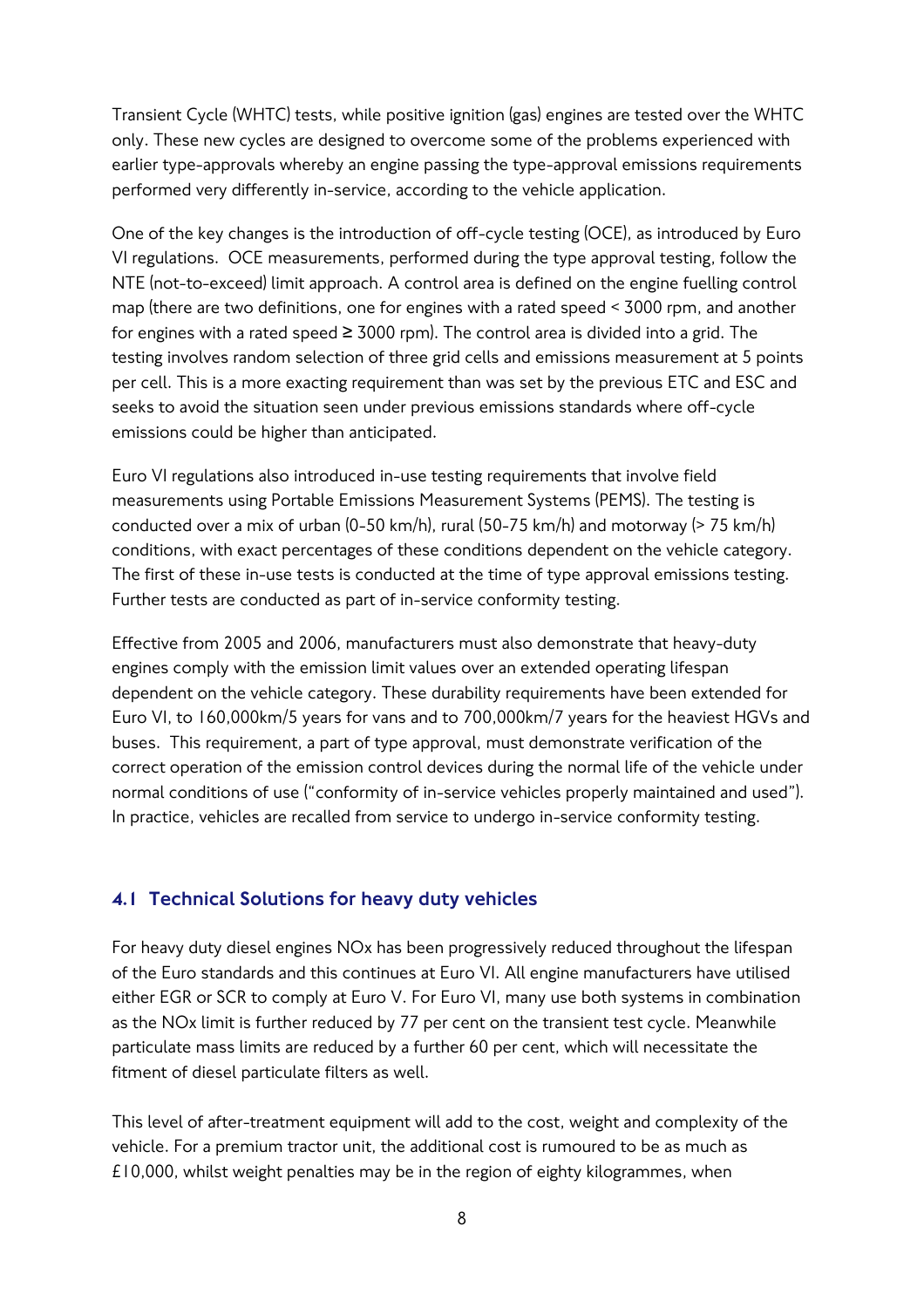compared with Euro V. Any theoretical fuel consumption penalty is likely to be mitigated by developments in engine calibration that increase the fuel injection advance, improving torque at lower engine speeds and reducing fuel consumption. The sophisticated SCR/EGR combinations would compensate for the resultant engine-out NOx emissions.

# <span id="page-8-0"></span>5. The NO<sup>x</sup> problem

Since the Euro standards first became mandatory for new vehicles in 1993, there have been successive reductions in the permissible limits for four legislated air quality pollutants; carbon monoxide (CO), hydrocarbons (HC), oxides of nitrogen  $(NO_x)$  and particulate matter in the ten micron size range  $(PM_{10})$ . The test procedure has also given rise to the official test of carbon dioxide  $(CO_2)$  emissions and fuel consumption used for vehicle excise duty and new car advertising. Of these,  $NO<sub>x</sub>$  and  $PM<sub>10</sub>$  are the emissions of greatest interest because of their effects on human health and EU legislation limiting permissible ambient concentrations. Particulate emissions from diesel exhaust are increasingly well controlled, giving rise to new attention on particulate emissions arising from tyre and brake wear. However, NO<sub>2</sub> ambient concentrations, and therefore NO<sub>x</sub> emissions, remain a significant challenge.

Despite permissible limits of NOx emissions at type approval reducing significantly, inservice emissions have, in reality, not reduced by anything approaching that amount. For example, in 1993 the permissible limit for NOx emissions from a heavy duty diesel engine was 8 g/KWh. In 2009, Euro V stipulated 2 g/KWh and for Euro VI in 2014, the limit is 0.40 g/KWh. However, emissions measured at the roadside, or in the test laboratory, are frequently of a much greater magnitude.

This is widely attributed to what are known as 'off-cycle emissions'. This effect may be viewed as a failure of the legislation, since the type-approval tests are tightly prescribed and engine manufacturers are obliged to develop specific control strategies to ensure a satisfactory test. However, once type-approved, a heavy duty engine (or a complete car or van in the case of light duty vehicles) may well be operated to different duty cycles to those of the initial approval. Under these circumstances the engine emissions will be quite different to those seen at type-approval, frequently resulting in higher emissions of NO<sub>x</sub>. This has led to widespread observations of  $NO<sub>x</sub>$  emission levels much greater than the typeapproval legislation would suggest might be expected. This phenomenon has been widely reported for Euro V heavy duty vehicles.

In drafting the legislation for Euro 6/VI, steps have been taken by the European Commission to correct this problem. For heavy duty diesel engines, where the approval takes the form of an engine-dynamometer 'bench' test, the engine must conform to the required limits over a broader window of speed and load settings. This is followed up by a requirement to verify the emissions performance over a period of on-highway driving with portable emissions analysis equipment fitted to the complete vehicle. These new measures seem, at this early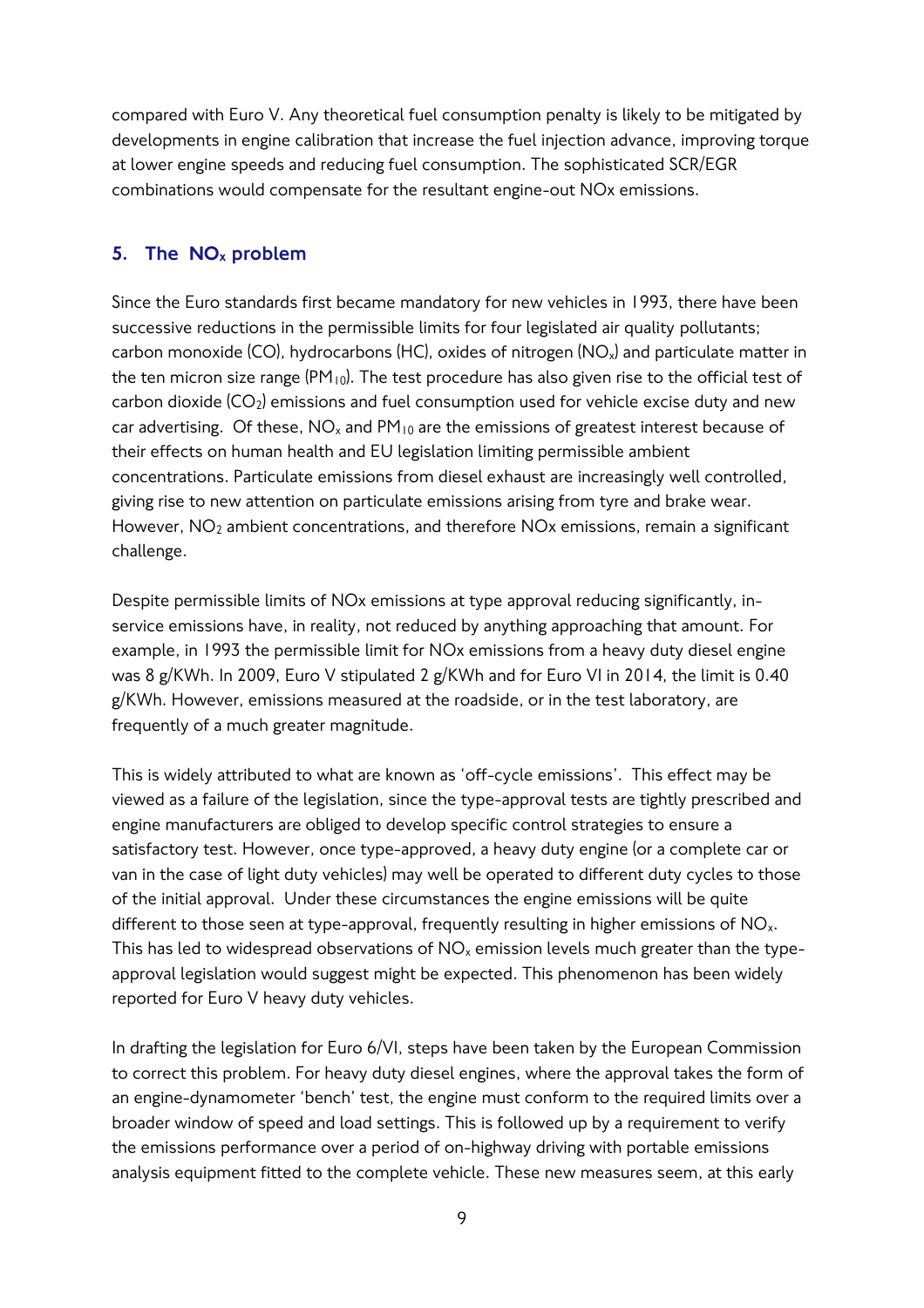stage, to be effective in controlling 'off-cycle emissions' much more successfully than before. However, they still do not guarantee universal compliance with the standard under all driving conditions.

Authorities across Europe have a responsibility to work towards Limit Values for ambient concentrations of nitrogen dioxide  $(NO<sub>2</sub>)$ . A principal source of  $NO<sub>2</sub>$  is the NOx emitted from road vehicle exhausts, particularly from diesels.  $NO<sub>2</sub>$  is, for the most part, formed when nitric oxide (NO) present within the exhaust gases oxidises within the atmosphere to form  $NO<sub>2</sub>$ . Thus, one way to control  $NO<sub>2</sub>$  formation is to reduce emissions of  $NO<sub>X</sub>$  and its constituent NO.

However, efforts to reduce emissions of particulate by the use of diesel particulate filters on both light and heavy vehicles, has had the unintended consequence of increasing emissions of  $NO<sub>2</sub>$  direct from the vehicle exhaust (known as primary  $NO<sub>2</sub>$ ). This is caused by the action of catalytic coatings within the particulate filter, which are used to cause the filter to regenerate periodically. This trade-off between effective control of particulate matter and formation of an increased  $NO<sub>2</sub>$  fraction within total  $NO<sub>X</sub>$  emissions presents an additional challenge.

# <span id="page-9-0"></span>6. Likely effectiveness of Euro VI

Euro V, in particular, has been heavily criticised for failing to reduce NOx emissions from vehicles in service. This has ultimately led to no significant reduction in roadside concentration levels for nitrogen dioxide  $(NO<sub>2</sub>)$ . This is largely a failing of the regulated test cycles to simulate real world operating characteristics and the prevalence of so called, 'offcycle emissions'. It seems likely that this situation will be effectively addressed by Euro VI. The key difference, beside further decreased emissions limits, is the revised test procedure for heavy duty vehicles. As described above, instead of emissions measurements at specific speed and load points on the fuel map, this is replaced by a number of zones on the fuel map, within which measurements may be taken at random. This means that the engine must be compliant over a broader range of speed and load conditions.

This has been corroborated in initial testing by Transport for London (TfL), which has indicated a Euro VI bus to have 98 percent lower  $NO<sub>x</sub>$  emissions than Euro V (down from 9 g/km to 0.2 g/km). This indicates, significantly, that Euro VI engined buses and HGVs will have  $NO<sub>x</sub>$  emissions better than many Euro 5 diesel passenger cars. This improved effectiveness seems likely to be repeated for diesel vehicles in the light duty classes, dependent on development of the Worldwide Harmonized Light Vehicles Test Procedure discussed above.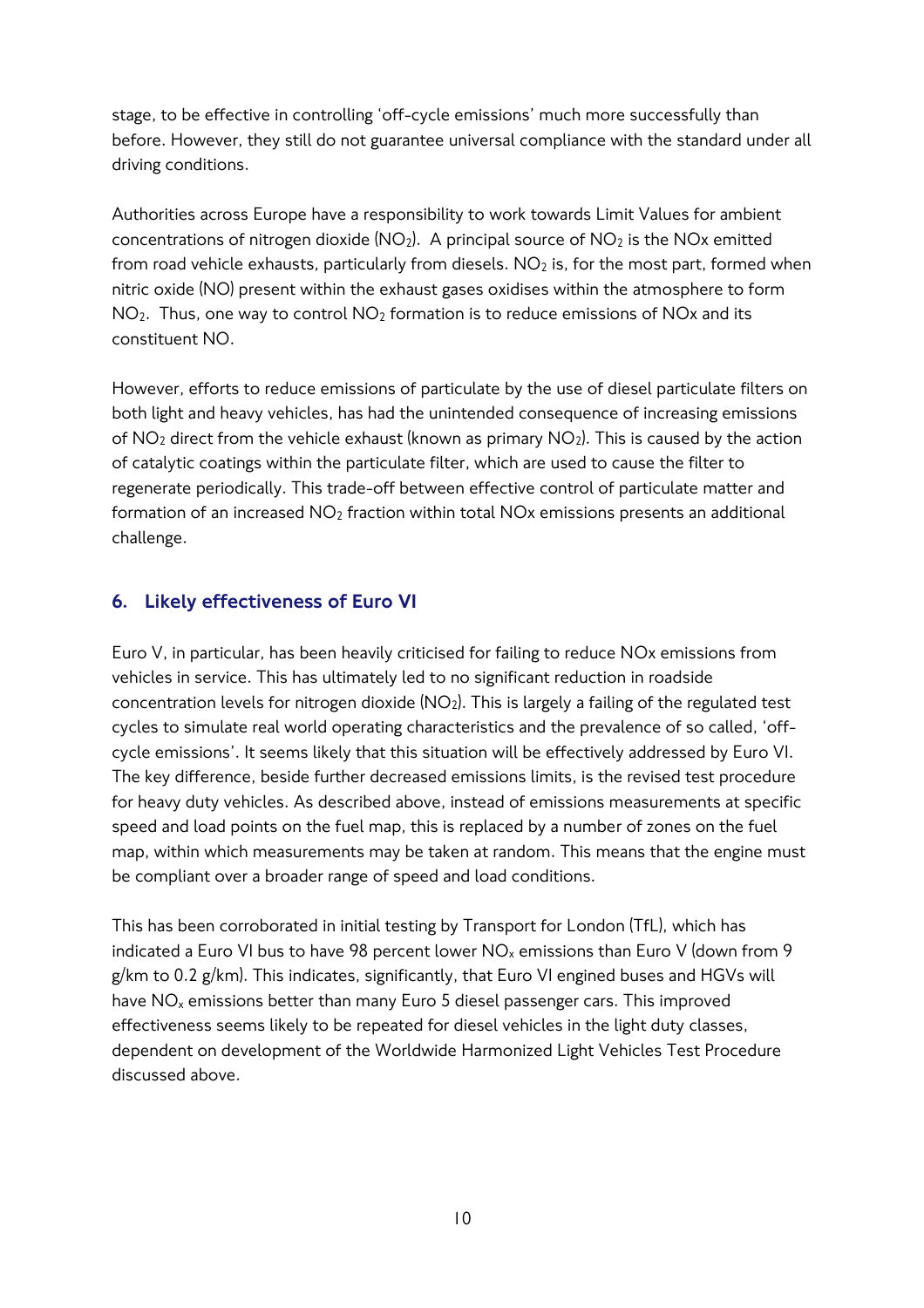# <span id="page-10-0"></span>7. A programme of testing

In order to better understand the in-service emissions performance of new Euro 6/VI vehicles, TfL has commissioned a programme of laboratory testing, carried out at Millbrook Proving Ground Ltd. The specific area of interest is  $NO<sub>x</sub>$  emissions and more particularly, as they apply to vehicles circulating on London streets. TfL has a suite of drive cycles developed to enable London urban driving conditions to be replicated in the test laboratory and these are being used to assess the emissions from a range of vehicles chosen to represent the broad range of vehicle types currently in-service. The data collected in this way will allow a direct comparison with tests carried out on similar vehicles of earlier Euro standards<sup>ii</sup> and will inform future emissions modelling work.

Table 2 shows the range of vehicle types included in the TfL test programme. In selecting vehicles for test, the objective was to test a spread of vehicles that represent the vehicle types most commonly seen in London, hence more than one example of certain groups have been tested. At the same time, recognition is given to the practice of 'platform sharing' utilised by vehicle manufacturers, meaning that a vehicle of one brand may be mechanically identical to that of another brand (eg Mazda 6 & Ford Mondeo, VW Passat & Skoda Octavia). Emphasis has been given to diesel engine vehicles since these are the types that present the biggest challenge for NOx emissions. The expectation is that current 3-way catalytic convertors can satisfactorily control gaseous pollutant emissions from petrol engines.

#### Table 2 Vehicle types included in the TfL Euro 6/VI test programme.

Passenger cars:- Compact Supermini Small family Hybrid Saloon – Gasoline Hybrid Saloon – Plug-in hybrid Family Saloon/MPV Prestige Saloon/sports SUV/4x4

Goods vehicles:

Light commercial vehicle – N1 class III – Diesel – 3,500kg GVW Heavy Good Vehicle – N2 – 2 axle rigid – Diesel- 7,500kg GVW Heavy Goods Vehicle – N3 – 2 axle rigid – Diesel – 18,000kg GVW Heavy Goods Vehicle – N3 – 6 axle artic – Diesel – 40,000 kg GVW

For each of the passenger cars, emissions tests were performed using the Transport for London Urban, Suburban and Motorway drive cycles, from a warm start iii. These drive cycles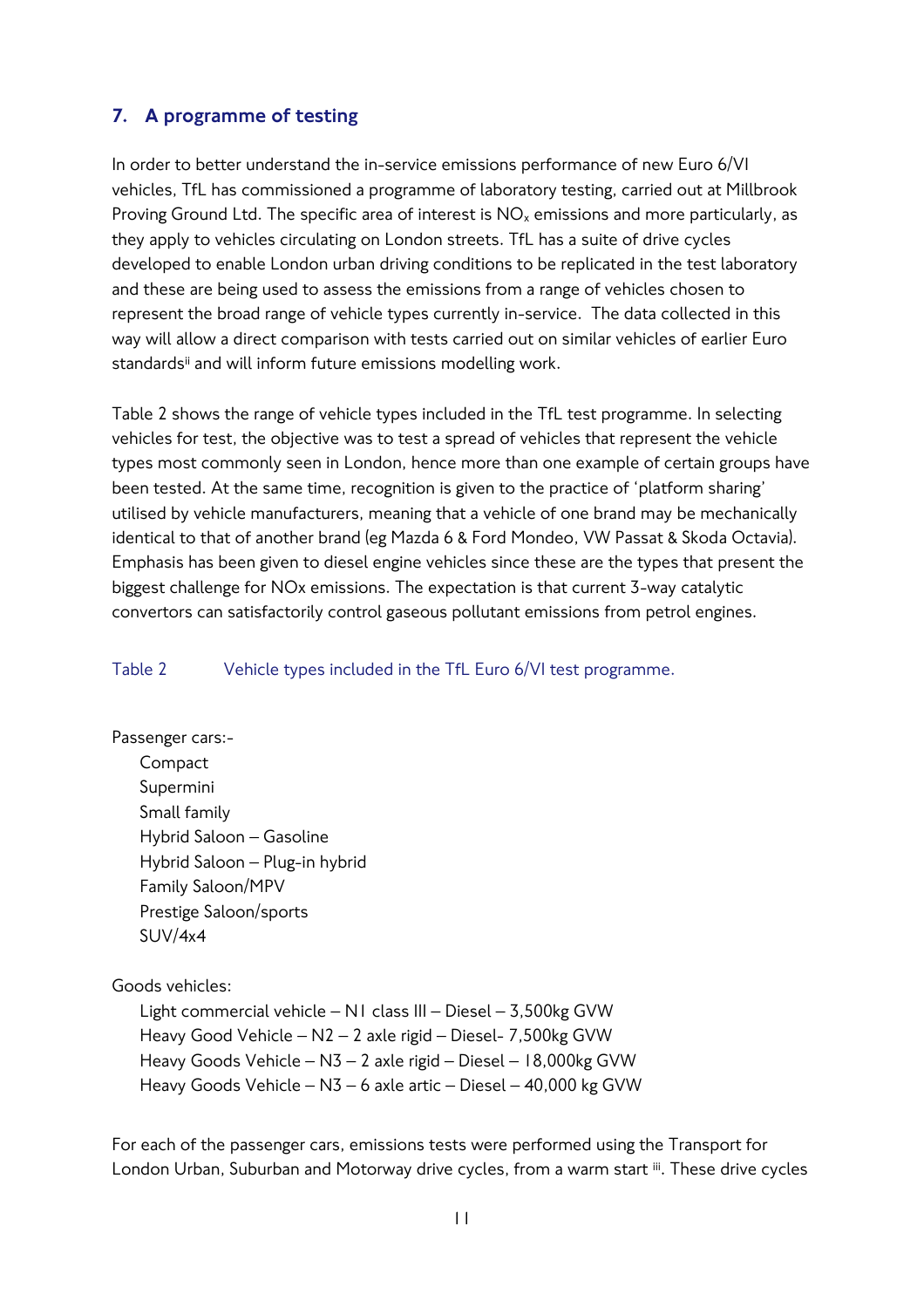representing three differing road types are further divided to represent three differing traffic conditions (Free-flow, AM Peak and Inter-peak). For the goods vehicles, only the Suburban drive cycle was used, but in both un-laden and laden condition. Emissions are sampled over the entirety of the drive cycle and on a second-by-second (1Hz) basis, allowing detailed analysis to be carried out.

There are nine TfL cycles relevant to suburban and urban driving. Table 3 shows the cycle average speeds for each. Urban Inter peak average speed (13.9km/h) is close to the central London average speed of 14.5 km/hr.

Table 3 Cycle average speeds for London drive cycles.

| Cycle name         | Cycle average |  |  |  |
|--------------------|---------------|--|--|--|
|                    | speed         |  |  |  |
| Urban free flow    | 26.7          |  |  |  |
| Urban AM peak      | 15.7          |  |  |  |
| Urban interpeak    | 13.9          |  |  |  |
| Suburban free flow | 49.3          |  |  |  |
| Suburban AM peak   | 25.3          |  |  |  |
| Suburban interpeak | 30.2          |  |  |  |
| Motorway free flow | 87.2          |  |  |  |
| Motorway AM peak   | 47.1          |  |  |  |
| Motorway interpeak | 86. l         |  |  |  |
|                    |               |  |  |  |

# <span id="page-11-0"></span>8. Test results – Passenger car

Table 4 shows cycle average emissions of  $NO<sub>x</sub>$ , PM and  $CO<sub>2</sub>$  measured in grammes/km and compared against the Type Approval limit for each respective light-duty vehicle. The results shown here represent the average emissions measured over all nine TFL drive cycles.

What is clear from the test results is that the particulate mass limit is comfortably met by all vehicles, given the widespread use of exhaust particulate filters. However, emissions of NOx are significantly higher than the type approval limits, as has been seen with previous Euro standards. This may be regarded as an effect of differing drive cycle characteristics on the actual emissions performance of diesel engines, although petrol engine vehicles still beat the emissions limits by a healthy margin owing to three-way catalytic convertor technology.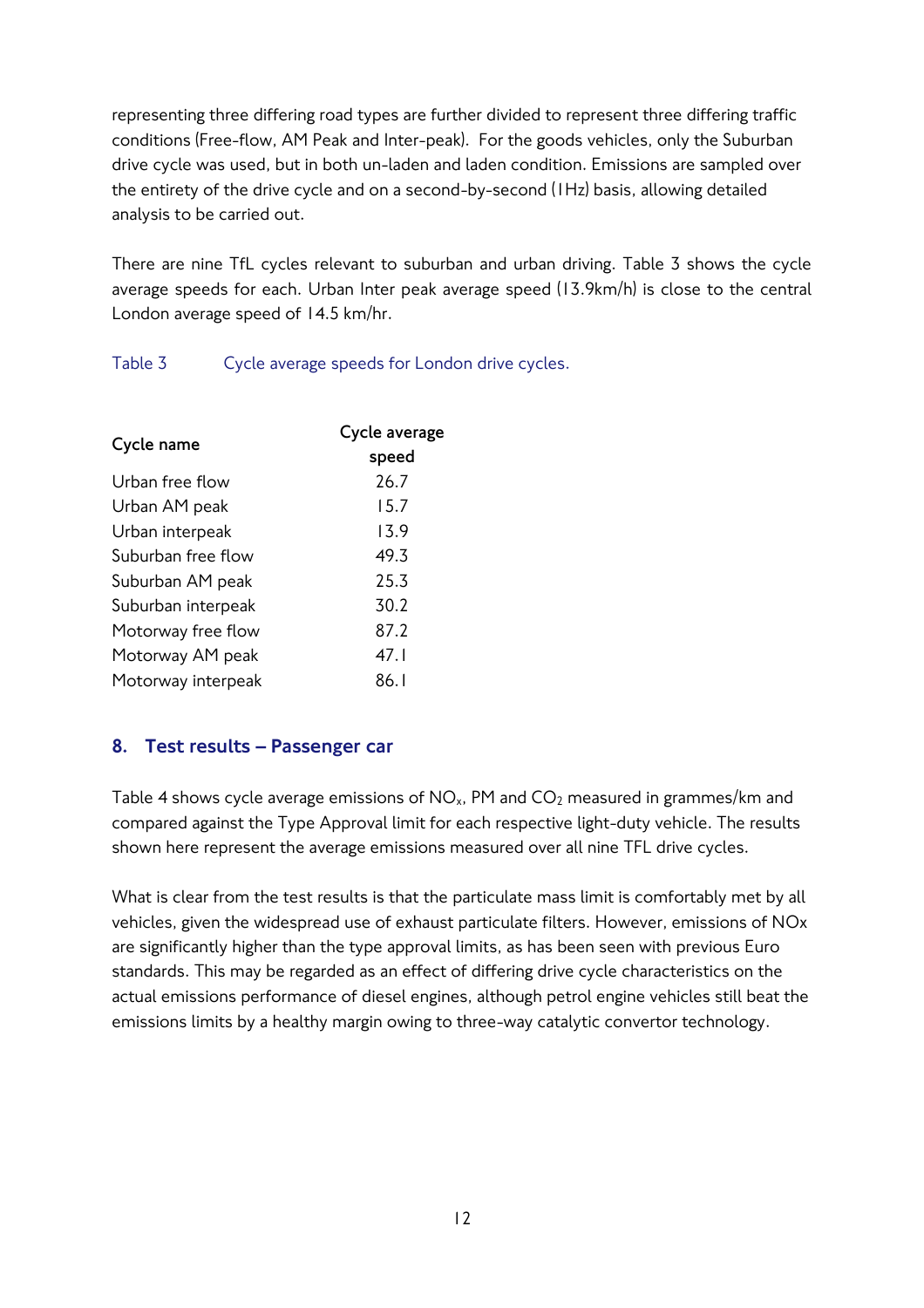#### Table 4 Drive cycle average emissions from light-duty Euro 6 passenger cars.

| Market segment    | Fuel   | <b>NO<sub>x</sub></b>          |                        | PM                             | CO <sub>2</sub>        |                        |
|-------------------|--------|--------------------------------|------------------------|--------------------------------|------------------------|------------------------|
|                   |        | Total approval<br>limit (g/km) | Test average<br>(g/km) | Total approval<br>limit (g/km) | Test average<br>(g/km) | Test average<br>(g/km) |
| Compact           | Petrol | 0.06                           | 0.018                  | 0.005                          | 0.001                  | 149.9                  |
| Supermini         | Diesel | 0.08                           | 1.173                  | 0.005                          | 0.001                  | 146.3                  |
| Small family 1    | Diesel | 0.08                           | 0.316                  | 0.005                          | 0.002                  | 165.8                  |
| Small family 2    | Diesel | 0.08                           | 0.445                  | 0.005                          | 0.002                  | 133.1                  |
| Small family 3    | Diesel | 0.08                           | 0.433                  | 0.005                          | 0.001                  | 145.3                  |
| Family/MPV I      | Diesel | 0.08                           | 0.422                  | 0.005                          | 0.003                  | 148.2                  |
| Family/MPV 2      | Diesel | 0.08                           | 0.096                  | 0.005                          | 0.0003                 | 150.6                  |
| Family/MPV 3      | Diesel | 0.08                           | 0.264                  | 0.005                          | 0.002                  | 142.1                  |
| Prestige/sports   | Petrol | 0.06                           | 0.007                  | 0.005                          | 0.002                  | 291.2                  |
| Prestige/sports 2 | Diesel | 0.08                           | 0.287                  | 0.005                          | 0.002                  | 157.1                  |
| SUV/4x4           | Diesel | 0.08                           | 0.361                  | 0.005                          | 0.001                  | 181.6                  |
| Hybrid HEV        | Petrol | 0.06                           | 0.001                  | 0.005                          | 0.000                  | 116.6                  |
| Hybrid REEV       | Petrol | 0.06                           | 0.001                  | 0.005                          | N/A                    | 102.5                  |

It is important to note that comparison of "real-world" emissions test results with the type approval limits is of limited value. TfL and other authorities carry out emissions and air quality modelling using emissions factors that reflect not just the emissions performance of a given category of vehicle, but also the age of that vehicle, the proportion of the overall vehicle parc made up by that vehicle type, and the annual distances covered by vehicles of that type. The widely recognised COPERT 4 factors, published by the European Environment Agency and the Joint Research Council of the European Commission, are used by Transport for London, so the purpose of this test programme was to assess any variance that may exist between speed/emissions factors derived from the TfL testing and those incorporated within COPERT 4.

The vehicle emissions have also been measured on a second-by-second (1Hz) basis allowing for the emissions to be plotted and compared at a range of speeds. From the passenger cars tested, the emissions of the petrol cars have been averaged for each 1km/h speed increment. This allows the data to be compared with similar data collected previously for Euro 4 cars **ii**. The same process has been carried out for the diesel cars tested. In the case of both the petrol and the diesel car charts, the emissions for three differing types of car have been used. The measured emissions are averaged at each speed increment. The results have been weighted according to the relative size of the market segment for each of the test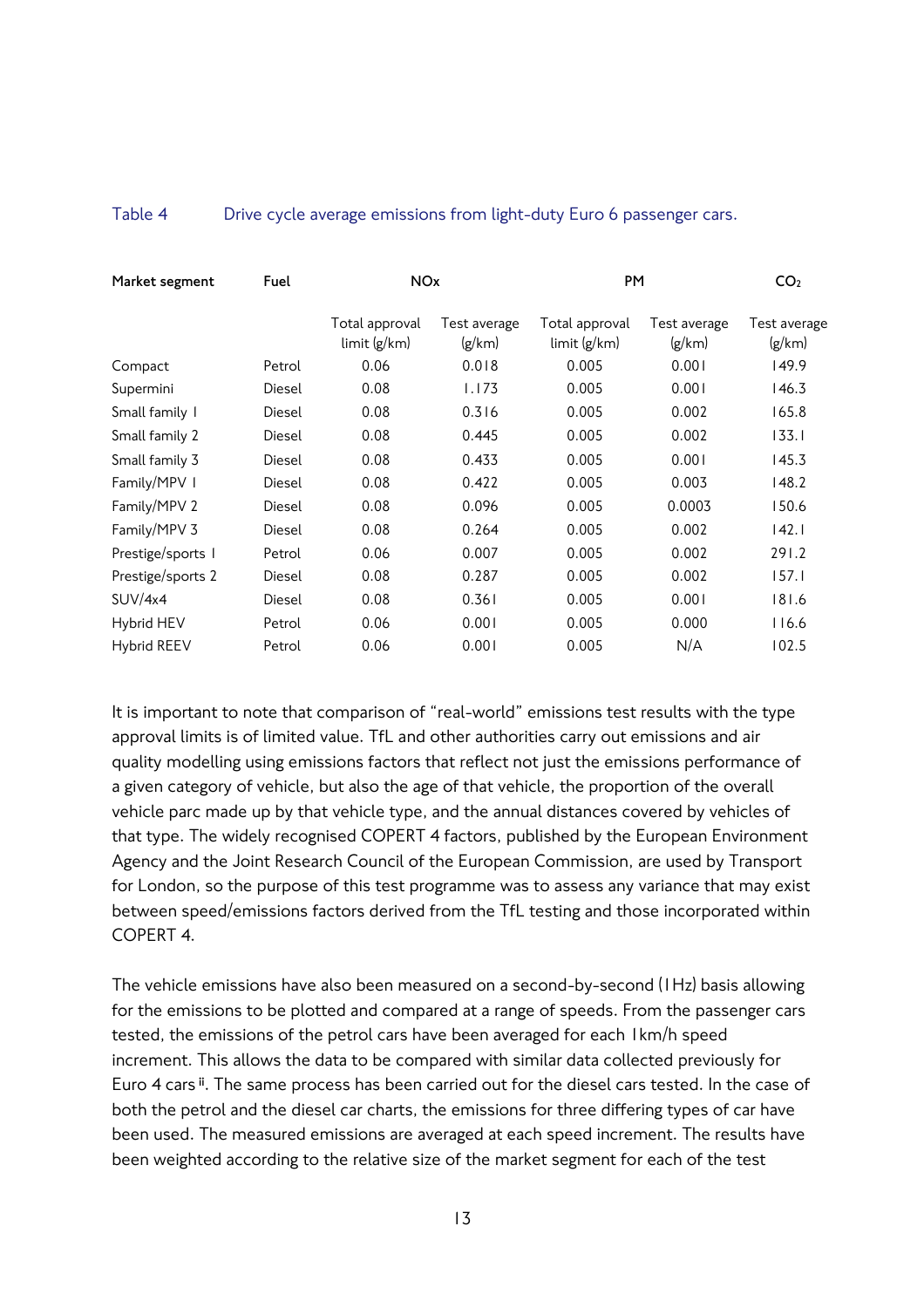vehicles. Finally, a polynomial curve has been plotted to allow comparison between Euro 4 and Euro 6 emissions and against the relevant COPERT 4 emissions curve

Figure 3 & figure 4 show the comparison between average emissions at a given speed for Euro 4 versus Euro 6 passenger cars. These indicate that the NOx emissions are substantially reduced at Euro 6. In the case of petrol cars, the measured emissions of NOx are lower than those shown by the COPERT 4 functions. For diesel cars, the real-world NOx emission is consistently higher than the COPERT 4 functions, but are reduced compared to the Euro 4 emissions by a similar margin to that predicted by COPERT 4, indicating that a substantial reduction in NOx emissions can be anticipated. COPERT 4 reflects the fact that vehicles may not achieve the legislated emissions reductions under real-world driving conditions. From an emissions inventories perspective, therefore, it is the **relative** reduction achieved by Euro 6 against previous Euro standards that is of primary importance.



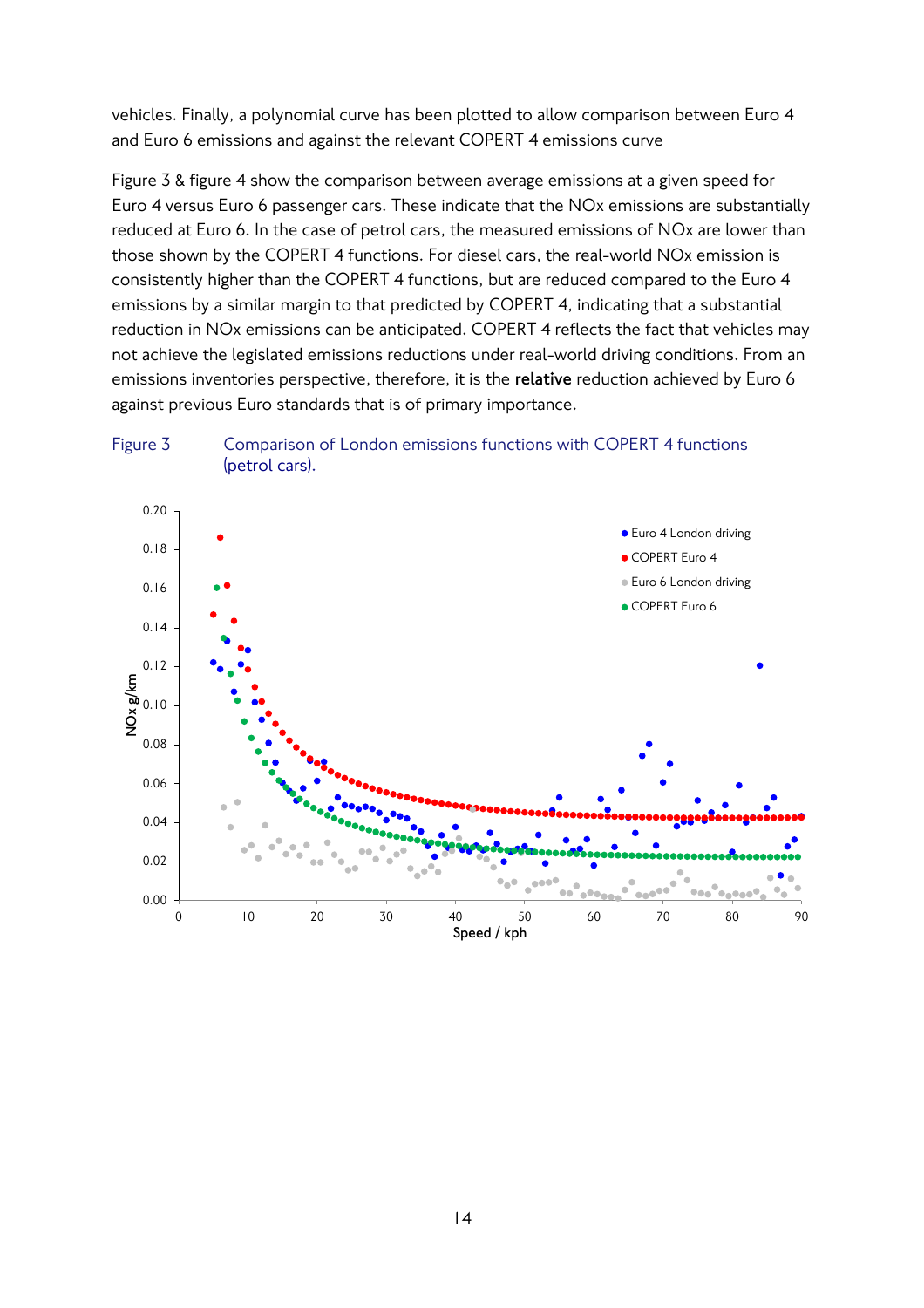

# Figure 4 Comparison of London emissions functions with COPERT 4 functions

#### <span id="page-14-0"></span>9. Test results – Light & heavy goods vehicles

Table 5 shows cycle average emissions of NOx, PM and CO<sub>2</sub> measured in grammes/km for each heavy duty vehicle tested at 0 percent (unladen) and 100 percent (fully laden) condition. The results shown here are the average emissions measured over two of the TfL drive cycles, the Suburban Free-flow and Suburban AM Peak. These two cycles have been determined to be the ones most representative of goods vehicles operation, particularly with regard to rates of acceleration.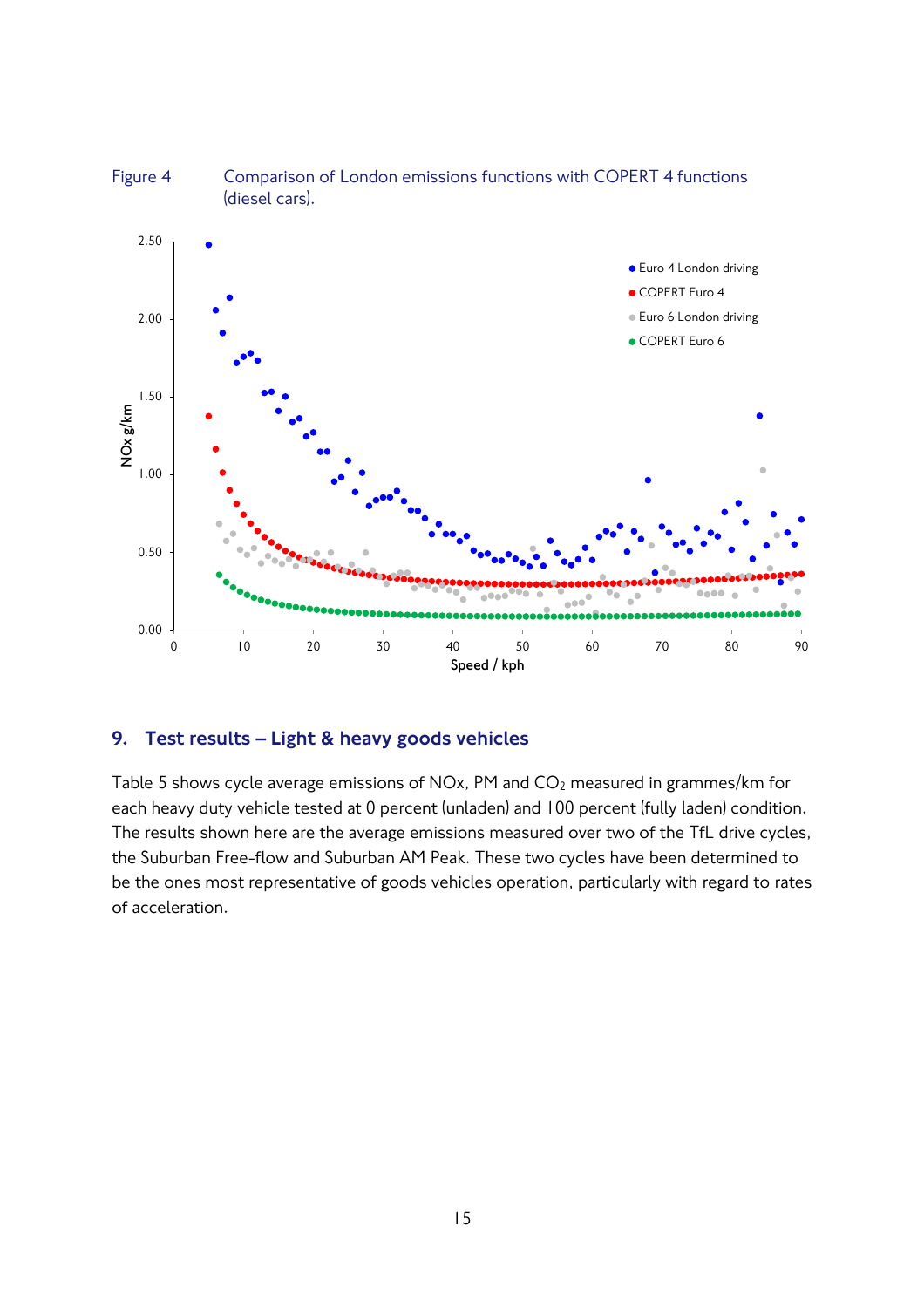|                                       | Fuel   |                                    | NO <sub>x</sub>                               |                                              | <b>PM</b>                                     |                                              | CO <sub>2</sub>                               |                                              |
|---------------------------------------|--------|------------------------------------|-----------------------------------------------|----------------------------------------------|-----------------------------------------------|----------------------------------------------|-----------------------------------------------|----------------------------------------------|
| Market<br>segment                     |        | Gross<br>vehicle<br>weight<br>(kg) | Test<br>average<br>$0\%$<br>payload<br>(g/km) | Test<br>average<br>100%<br>payload<br>(g/km) | Test<br>average<br>$0\%$<br>payload<br>(g/km) | Test<br>average<br>100%<br>payload<br>(g/km) | Test<br>average<br>$0\%$<br>payload<br>(g/km) | Test<br>average<br>100%<br>payload<br>(g/km) |
| NI class iii LGV                      | Diesel | 3500                               | 0.494                                         | 0.682                                        | 0.002                                         | 0.001                                        | 256.9                                         | 290.1                                        |
| N <sub>2</sub> rigid H <sub>G</sub> V | Diesel | 7500                               | 0.71                                          | 0.357                                        | 0.003                                         | 0.003                                        | 315.1                                         | 470.85                                       |
| N3 rigid HGV                          | Diesel | 18000                              | 2.714                                         | 0.511                                        | 0.006                                         | 0.007                                        | 672.45                                        | 921                                          |
| N3 artic HGV                          | Diesel | 40000                              | 1.407                                         | 1.188                                        | 0.007                                         | 0.007                                        | 872.05                                        | 1797.45                                      |

#### Table 5 Drive cycle average emissions from heavy-duty Euro 6 vehicles unladen and fully laden.

Whilst levels of PM emission remain consistent regardless of payload, controlled by the diesel particulate filter (DPF), it is interesting to note that the NOx emissions are considerably lower in the fully loaded condition for each vehicle type. This may be attributed to the increased engine exhaust temperatures on the laden vehicle allowing for more effective dosing of the SCR catalyst. In a number of cases, these cycle average emission levels are almost as low as those of diesel passenger cars, indicating the effectiveness of Euro VI at controlling NOx from heavy-duty engines, under the right conditions.

For the HGVs, the emissions have been plotted in 5km/h speed increments allowing comparison with earlier data measured over the same drive cycles for Euro V vehicles. The vehicles chosen represent some of the most common HGV vehicles in use, an 18 tonne two-axle rigid truck and a 40 tonne 6-axle articulated truck. In both cases the results shown are for a fully laden vehicle, demonstrating emissions measured under the conditions that the HGV might be used. As with the cars, the measured emissions have been plotted using a polynomial curve to allow comparison. Figure 5 (18 tone rigid) and Figure 6 (40 tonne artic) illustrate a significant reduction in emissions from Euro V to Euro VI, particularly at the lower speeds seen in urban driving. This gives some indication of the reduction in emissions of  $NO<sub>x</sub>$ that are being achieved by Euro VI heavy-duty vehicles compared with Euro V and earlier standards. It should be noted that the data plotted here is the result of just one vehicle in each case, albeit examples of some of the most popular models of HGV on UK roads.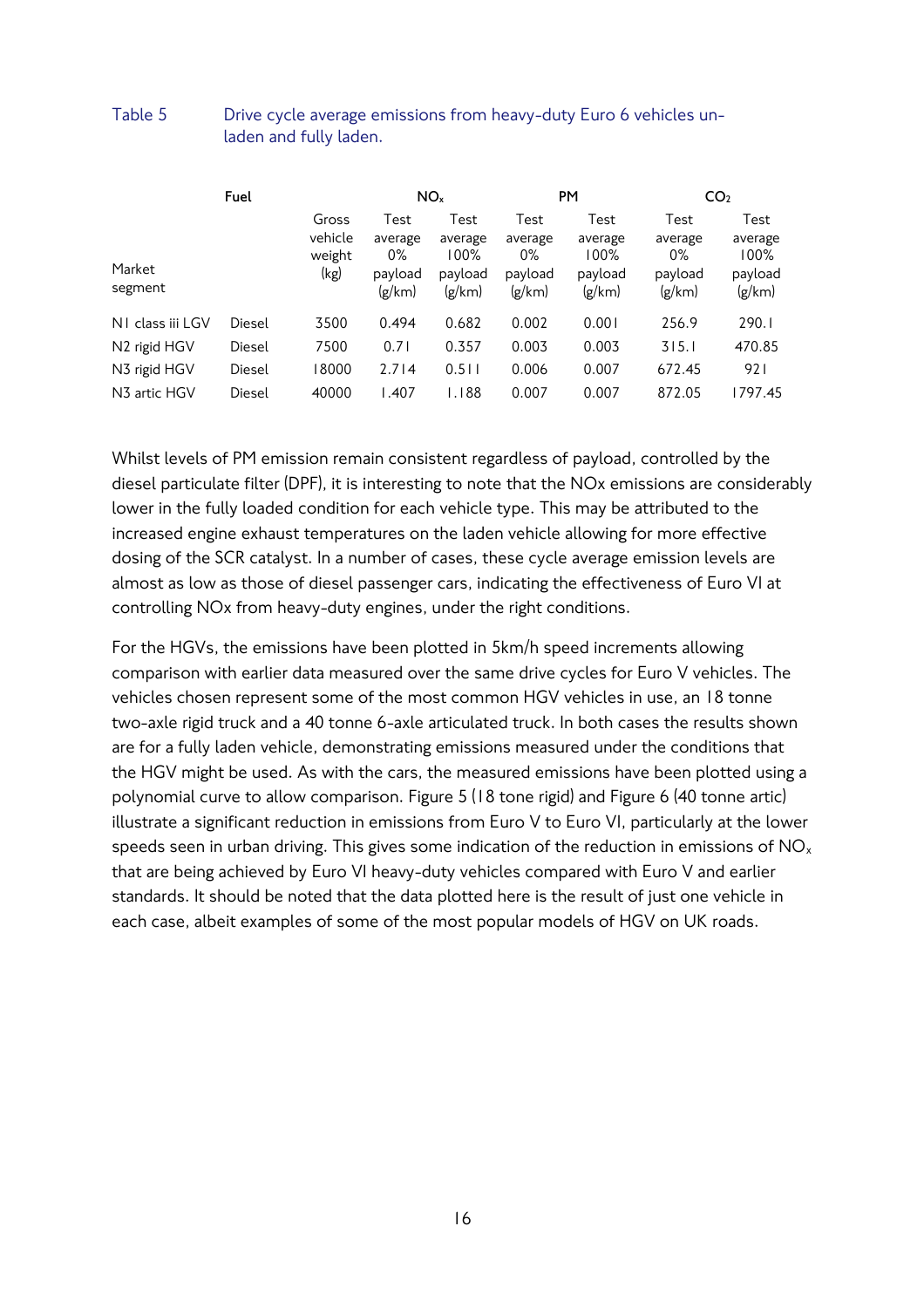